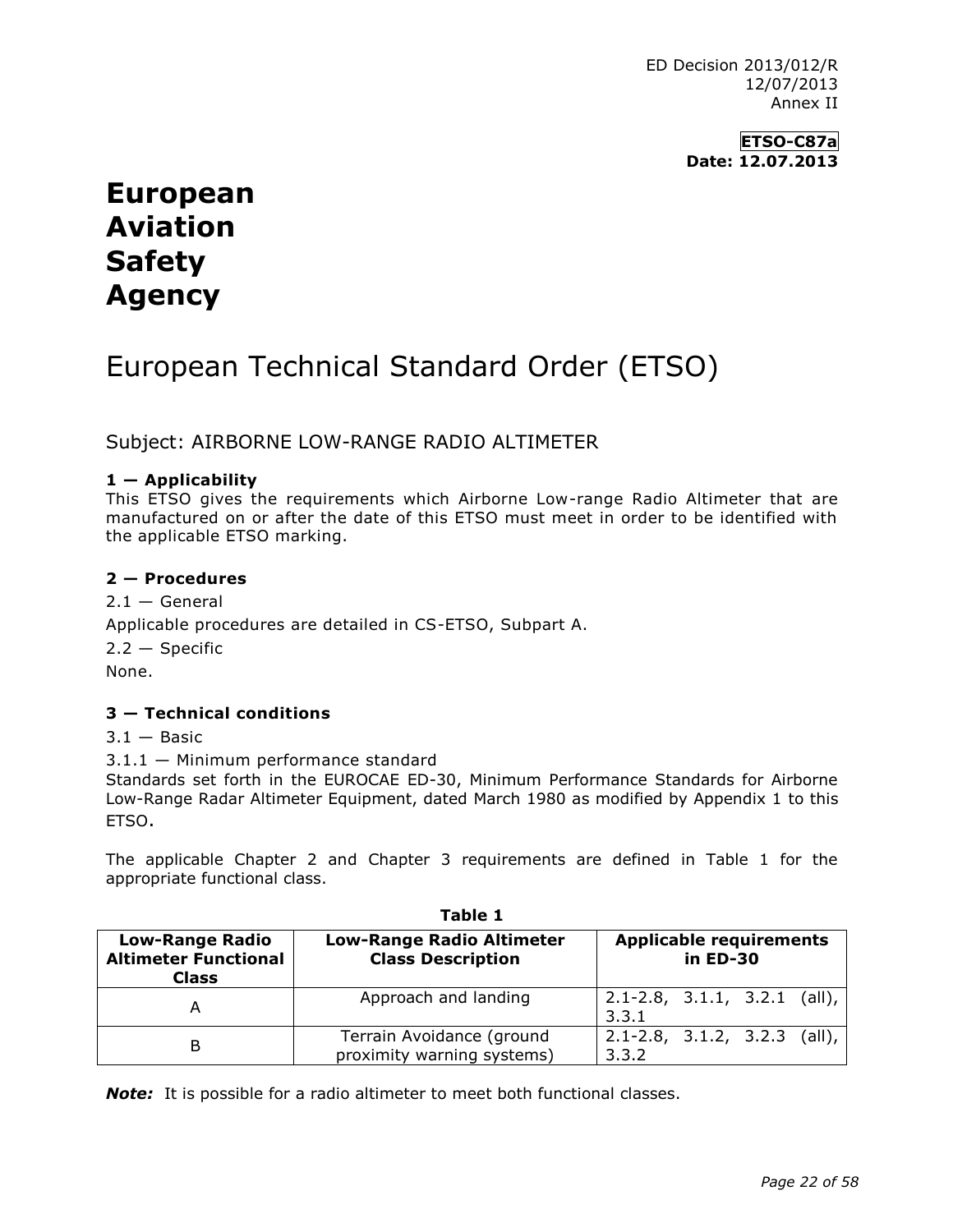ED Decision 2013/012/R 12/07/2013 Annex II

> **ETSO-C87a Date: 12.07.2013**

3.1.2 — Environmental standard See CS-ETSO, Subpart A, paragraph 2.1. 3.1.3 —Software See CS-ETSO, Subpart A, paragraph 2.2. 3.1.4 — Airborne electronic hardware See CS-ETSO, Subpart A, paragraph 2.3.

3.2 — Specific

3.2.1 Failure condition classification

There is no standard minimum failure condition classification for this TSO. The failure condition classification appropriate for the equipment will depend on the intended use of the equipment in a specific aircraft.

## **4 — Marking**

4.1 — General Marking as detailed in CS-ETSO, Subpart A, paragraph 1.2.

4.2 — Specific None.

## **5 — Availability of referenced document**

See CS-ETSO, Subpart A, paragraph 3.